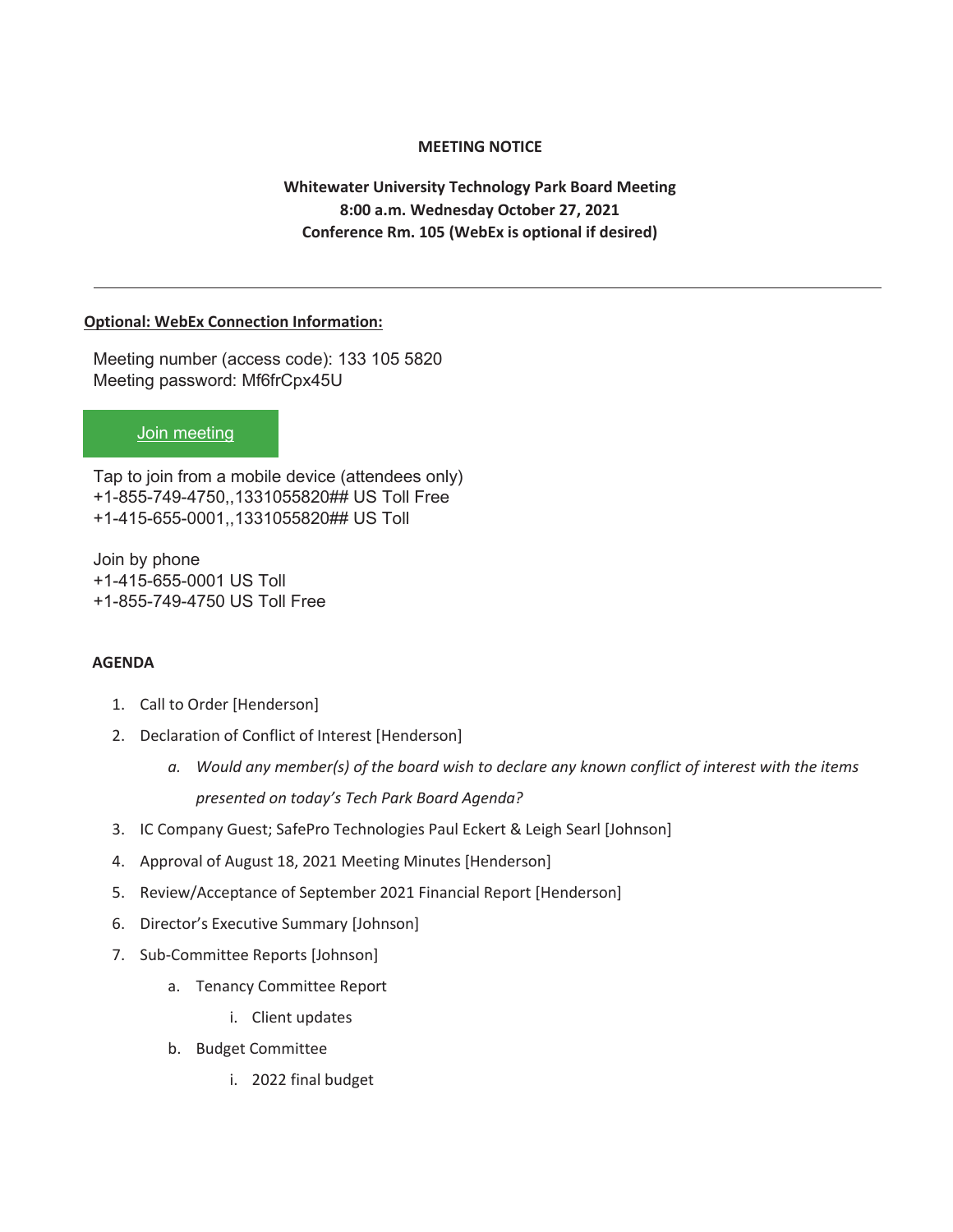- c. Investment & Real Estate Committee
	- i. Recommendation on proposed actions that would help the CDA to sell Tech Park land.
- 8. CDA Activities Update [Anderson]
- 9. Update: Strategic Marketing Initiative [Johnson]
- 10. Future Agenda Items [All]
- 11. Meeting Schedule [Henderson]

*December 15, 2021 February 24, 2022 April 28, 2022 June 23, 2022 August 18, 2022 October 27, 2022 December 15, 2022* 

12. Adjournment [Henderson]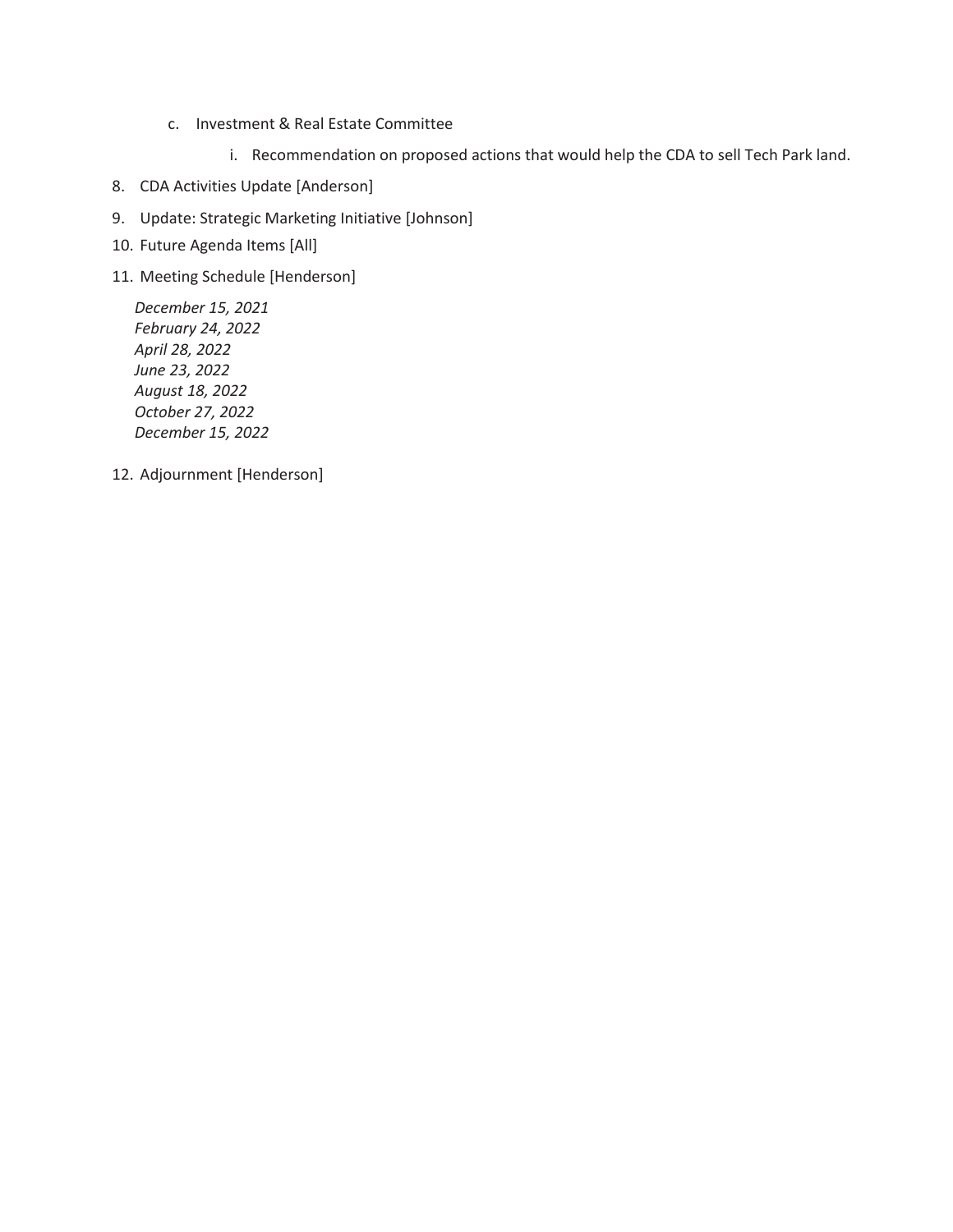### **MINUTES**

## **Whitewater University Technology Park Board Meeting 8:00 a.m. on August 18, 2021 WebEx Video Conference**

**PRESENT:** James Henderson, Cameron Clapper, Kevin Kaufman, Carol Scovotti, David Scurlock, Cathy Anderson, Mark Johnson, Paul Ambrose, Jeannine Rowe, Jeff Knight, Brienne Diebolt-Brown, Dave Riemer, Kristina Koslosky

**ABSENT:** Patrick Singer, Nate Parrish

- 1. **Call to Order:** With a quorum present, Clapper called the meeting to order at 8:00 a.m.
- 2. **Declaration of Conflict of Interest:** Clapper inquired if any board members had a conflict of interest to declare with any of the items on the meeting agenda. There were no conflicts of interest declared.
- 3. **IC Company Guest Dave Riemer, Riemer Systems.** Dave updated board on business progress. Riemer Systems develops products to secure medications in the home and medical facilities.
- 4. **Website updates from Kristina Koslosky, Kreative Solutions.** Kristina gave update on progress to separate the Tech Park and Innovation Center websites to tailor appropriate message to the appropriate audience. The Innovation Center website for attraction of entrepreneurs and the Tech Park website to attract site selectors and developers.
- 5. **Review and recognition of Tech Park Board Membership Roster.** It was noted that Interim Chancellor Dr. James Henderson is replacing Chancellor Dr. Dwight Watson as President of the Tech Park Board.
- 6. **Approval of June 23, 2021 Meeting Minutes.** Motion made by Scovotti to approve the minutes, second by Knight. Motion Carried.
- 7. **Review/Acceptance of July 2021 Financial Report & Director's Executive Summary.** Motion made by Henderson to approve the financial and director's report, second by Scurlock. Motion carried.
- 8. **Sub-Committee Reports**. Johnson gave update on tenancy report. New company Advasec added which develops solutions for cybersecurity. Johnson presented final budget to be provided to the city for inclusion into the comprehensive city budget. Knight provided update on Investment & Real Estate Committee meeting. Committee will keep an eye on Federal and State dollars that may become available for economic development that the tech park may be eligible for. Loosening up of tech park restrictive covenants should be considered to enhance the ability of the CDA to market the tech park property. Johnson and Anderson will bring back recommendations to the next tech park board meeting.
- 9. **CDA Activities Update.** Anderson provided update on CDA activities including the sale of lots 3B (Expansion of Lavelle), 4B (Company from Georgia Modular home panels), 10B to be split into equal parts for development. Working with City Attorney on closing of 9 different lots. 3T to be sold to a developer for spec building this year. All lots are going to listed by H2C Commercial Real Estate Services.
- 10. **Update: Strategic Marketing Initiative.** Johnson provided update on strategic marketing initiative. Efforts have been concentrated on the separation of the Tech Park website into two websites, one for the Innovation Center and the other for the Tech Park to ensure that the proper message is communicated to the two different stakeholders, attraction of entrepreneurs to the Innovation Center and attraction to Site Selectors for the Tech Park land. WISC has completed their analysis and post cards have been developed for direct mail campaign.

### 11. **Future Agenda Items** [All]

- a. Update on future of the PILOT payment.
- 12. **Meeting Schedule** [Clapper]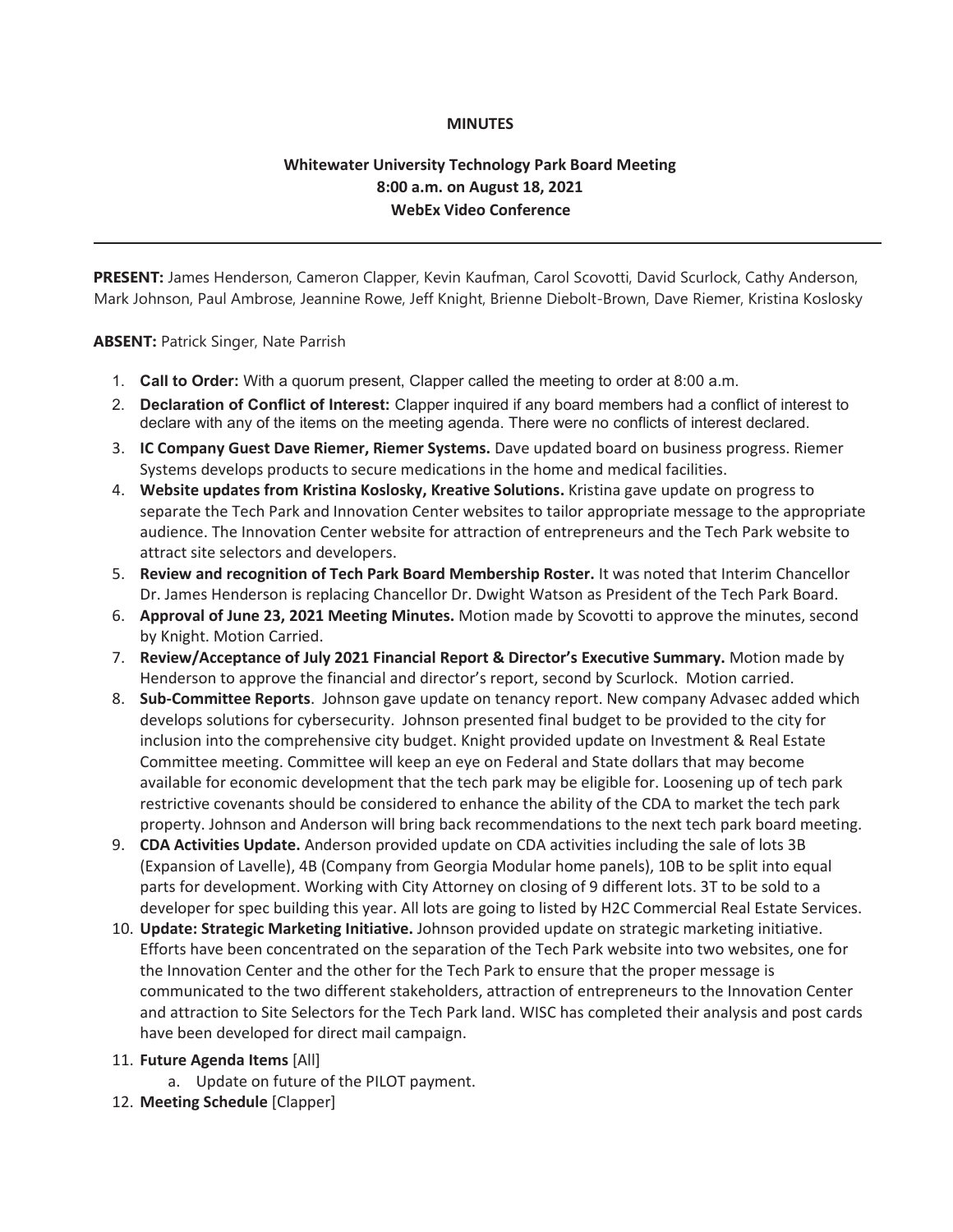*October 27, 2021 December 15, 2021* 

13. **Adjournment** [Clapper] Motion to adjourn made by Henderson, second by Scovotti. Motion carried and meeting adjourned at 9:00 a.m.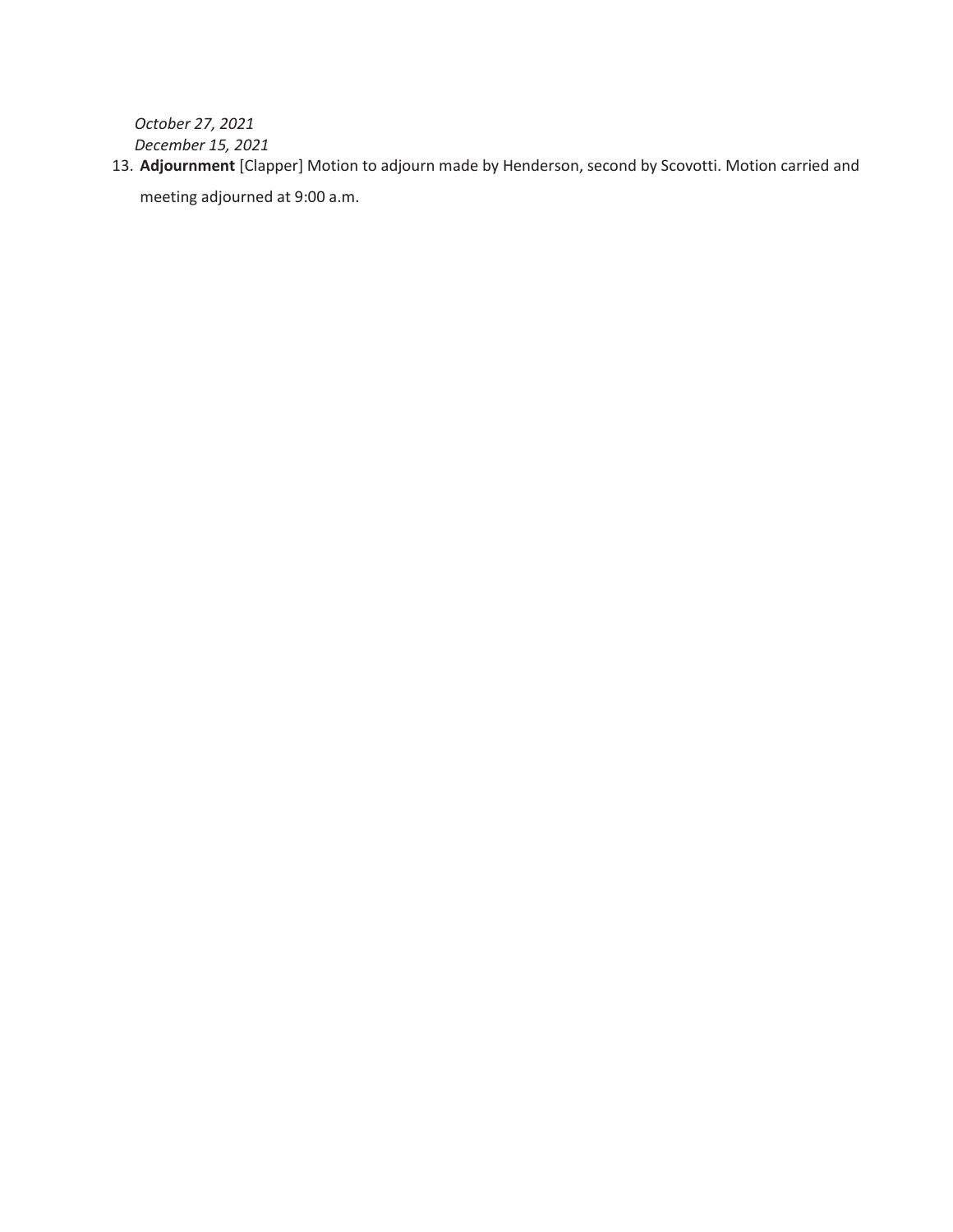

October 2021 - Financial Report

## Revenue

For the period ending September 30, 2021, 75% of the budget year has elapsed with 78.6% of budgeted revenue received for a variance of +3.6%.

Budgeted Revenue for 2021 is \$225,026 with current projected revenue of \$234,298.



## **Expense**

For the same period, 100.7% of operating costs have been expensed for a variance of 25.7% over budget. Overage is driven by repair cost of \$143,552 for Geothermal HVAC system.

Adjusted for the HVAC system repairs we have expensed \$83,278 of the \$132,526 budgeted or 62.84% for a variance of 12.16% under budget.

This is primarily driven by city utilities, electric utilities, telecommunications, building maintenance, and building maintenance supplies running below budget.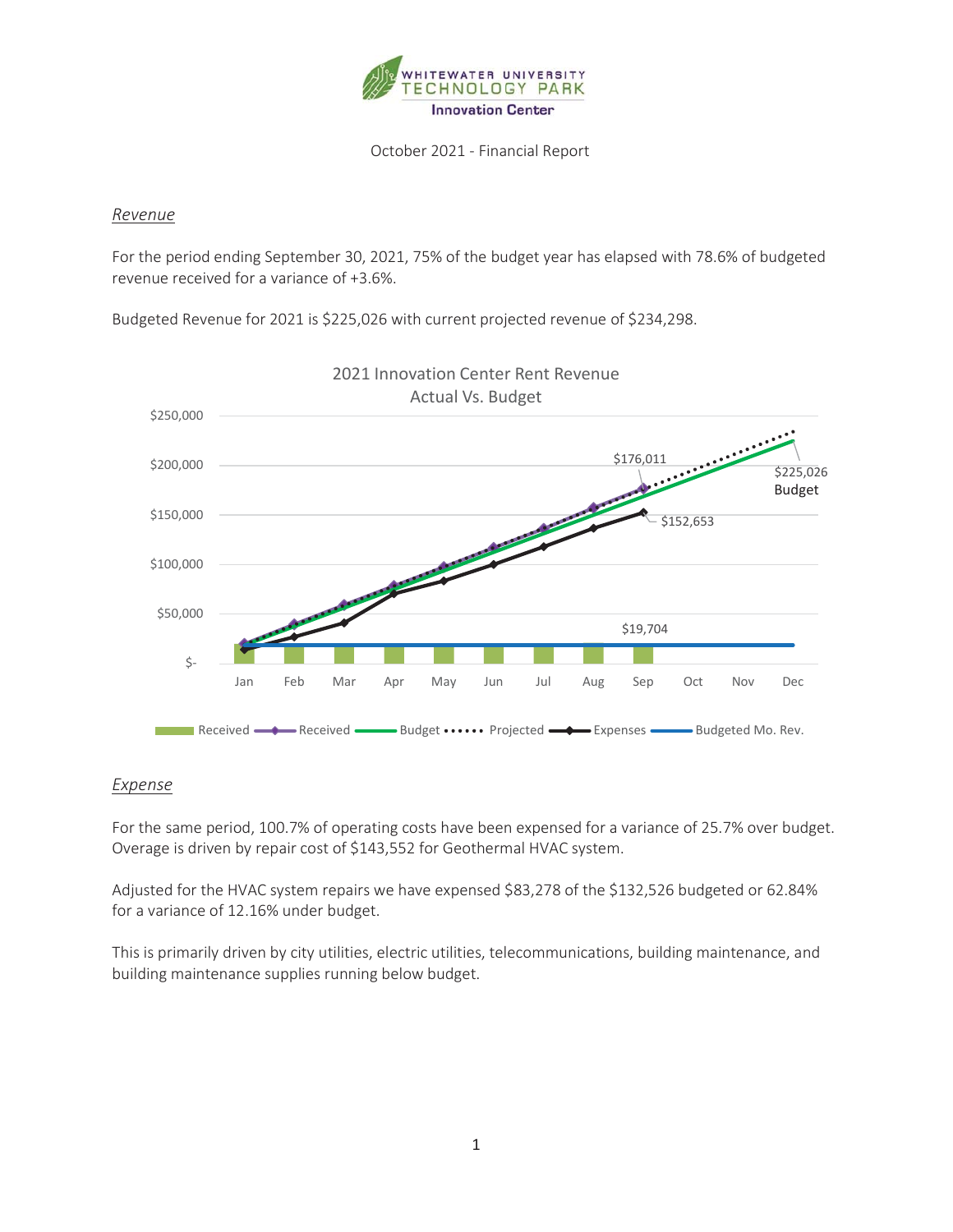



## Expenses Ending September 30, 2021 (75% of Budget Year Elapsed)

|                                     |               |                   |           | $%$ of        |
|-------------------------------------|---------------|-------------------|-----------|---------------|
| Innovation Center                   | <b>Budget</b> | <b>YTD Actual</b> | Variance  | <b>Budget</b> |
| <b>Professional Services</b>        | \$600         | \$0.00            | \$600     | 0.0%          |
| Utilities City (H2O/Sewer/Storm     | \$6,800       | \$3,801.81        | \$2,998   | 55.9%         |
| <b>Electric Utilities</b>           | \$62,000      | \$41,582.96       | \$20,417  | 67.1%         |
| <b>Communications Lines</b>         | \$2,500       | \$1,574.01        | \$926     | 63.0%         |
| Media Monthly/Direct TV             | \$360         | \$606.92          | (5247)    | 168.6%        |
| Contract Preventative Maintenance   | \$5,000       | \$3,254.20        | \$1,746   | 65.1%         |
| <b>Building Maintenance</b>         | \$10,000      | \$2,928.83        | \$7,071   | 29.3%         |
| Janitorial Services                 | \$18,000      | \$12,138.78       | \$5,861   | 67.4%         |
| Bldg. Maintenance Supplies          | \$9,100       | \$2,601.26        | \$6,499   | 28.6%         |
| Grounds Maint/Snow/Ice              | \$11,316      | \$7,040.00        | \$4,276   | 62.2%         |
| Office & Operating Supplies         | \$1,200       | \$768.33          | \$432     | 64.0%         |
| Postage                             | \$150         | \$0.00            | \$150     | 0.0%          |
| Marketing Expenses                  | \$5,000       | \$6,870.90        | (51, 871) | 137.4%        |
| Travel Expense                      | \$0           | \$0.00            | \$0       |               |
| Misc. Expense                       | \$500         | \$110.00          | \$390     | 22.0%         |
| Transfer - PILOT-TID#4              | \$92,500      | \$69,375.00       | \$23,125  | 75.0%         |
| In-Kind-Insurance-Expense-BLDG      | \$5,618       | \$0.00            | \$5,618   | 0.0%          |
| In-Kind-City-Finance/Admin          | \$12,756      | \$9,567           | \$3,189   | 75.0%         |
| In-Kind-Exp-City-Grounds-DPW        | \$12,756      | \$9,567           | \$3,189   | 75.0%         |
| In-Kind-Exp-City-Bldg. Maint.       | \$12,756      | \$9,567           | \$3,189   | 75.0%         |
| In-Kind-University Managed Services | \$285,974     | \$167,800         | \$118,174 | 58.7%         |
|                                     | \$554,886     | \$349,154         | \$205,732 | 62.9%         |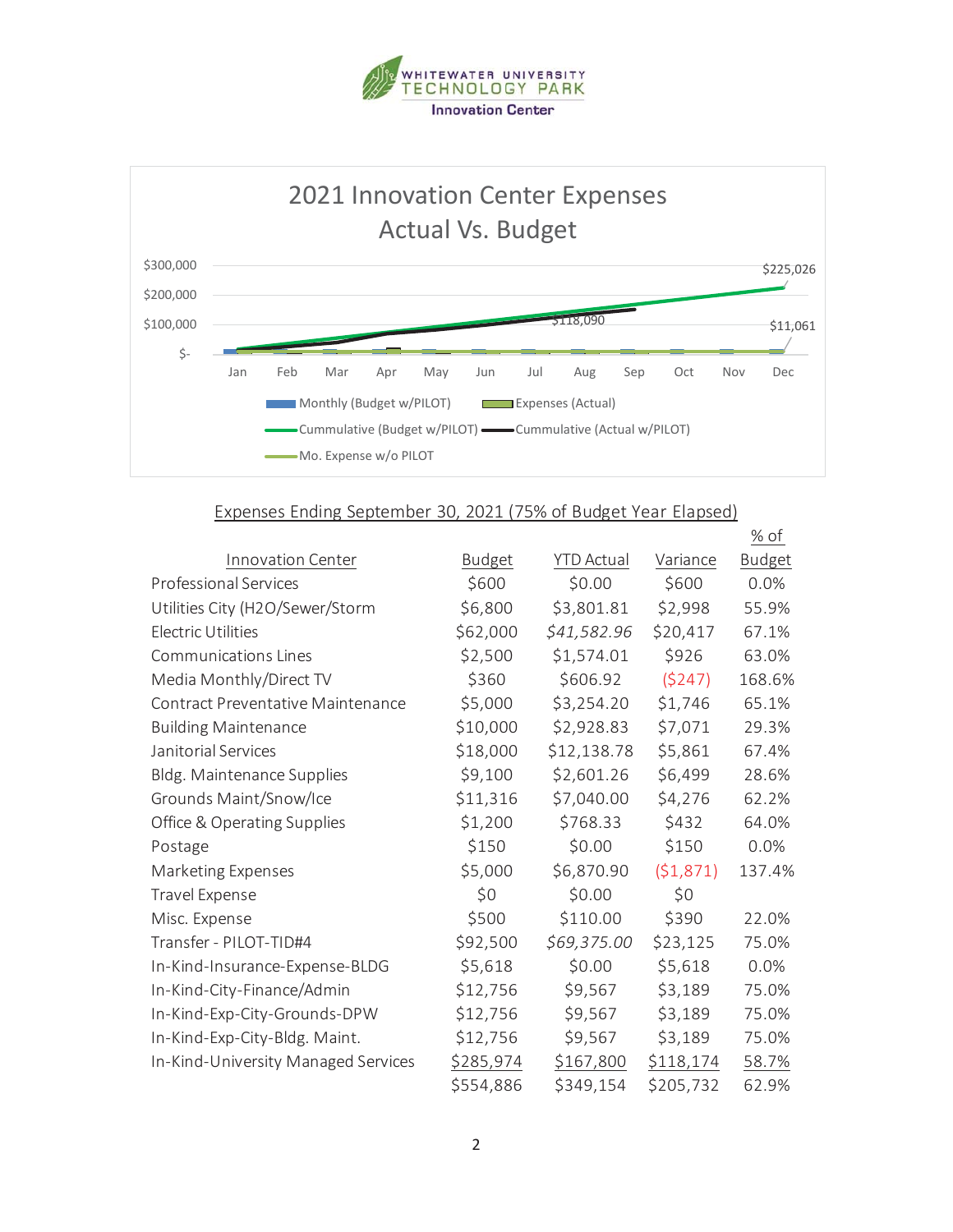



 $\infty$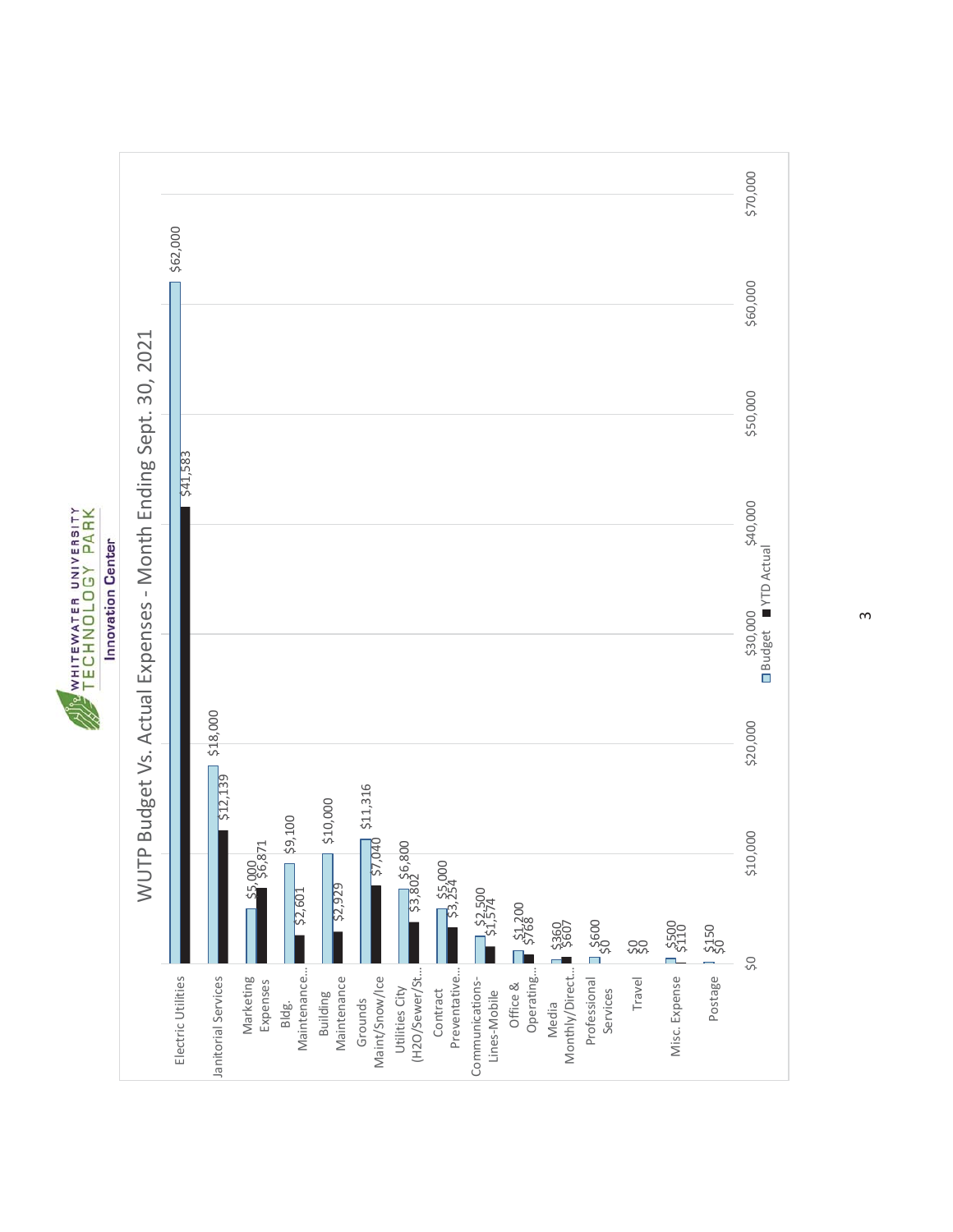





Respectfully submitted, Respectfully submitted,

*Mark Johnson*  Mark Johnson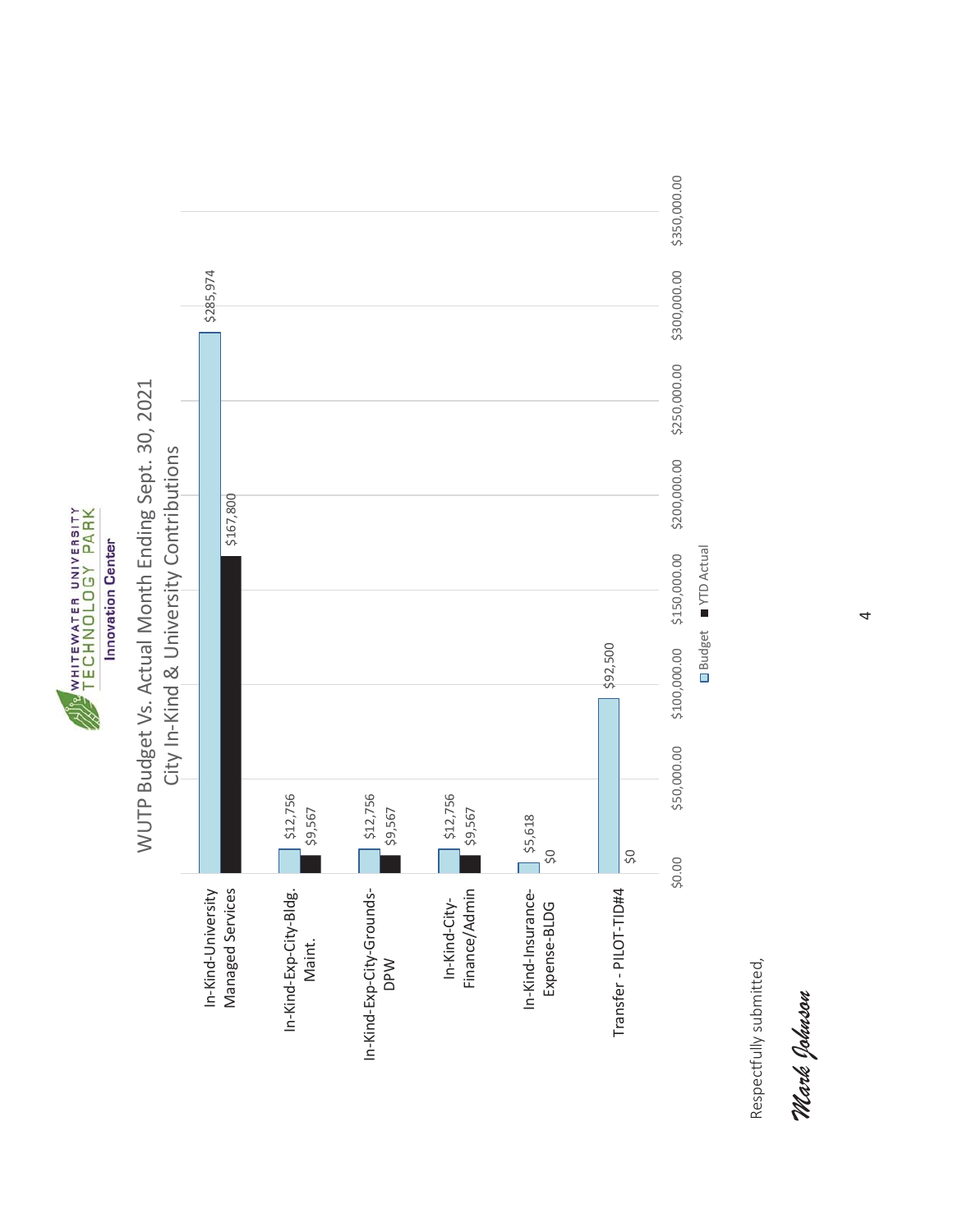### **CITY OF WHITEWATER** BALANCE SHEET SEPTEMBER 30, 2021

# **INNOVATION CTR-OPERATIONS**

|           |                                 | <b>BEGINNING</b><br><b>BALANCE</b> | <b>ACTUAL</b><br>THIS MONTH | <b>ACTUAL</b><br>THIS YEAR |              |  | <b>ENDING</b><br><b>BALANCE</b> |  |  |
|-----------|---------------------------------|------------------------------------|-----------------------------|----------------------------|--------------|--|---------------------------------|--|--|
|           | <b>ASSETS</b>                   |                                    |                             |                            |              |  |                                 |  |  |
| 920-11100 | CASH                            | 51,359.96                          | 11,372.69 (                 |                            | 55,904.51) ( |  | 4,544.55)                       |  |  |
| 920-11300 | INVESTMENTS-ASSOC-DROULLARD     | 8,225.02                           | .00                         |                            | 5.08         |  | 8,230.10                        |  |  |
|           | <b>TOTAL ASSETS</b>             | 59,584.98                          | 11,372.69                   |                            | 55,899.43)   |  | 3,685.55                        |  |  |
|           | <b>LIABILITIES AND EQUITY</b>   |                                    |                             |                            |              |  |                                 |  |  |
|           | <b>LIABILITIES</b>              |                                    |                             |                            |              |  |                                 |  |  |
| 920-21100 | <b>ACCOUNTS PAYABLE</b>         | 5,985.13                           | .00(                        |                            | 5,985.13     |  | .00                             |  |  |
|           | <b>TOTAL LIABILITIES</b>        | 5,985.13                           | .00.                        | $\overline{ }$             | 5,985.13)    |  | .00                             |  |  |
|           | <b>FUND EQUITY</b>              |                                    |                             |                            |              |  |                                 |  |  |
| 920-34100 | ASSIGNED FB-MAINT SINKING FD    | 6,000.00                           | .00                         |                            | .00.         |  | 6,000.00                        |  |  |
|           | 920-34300 FUND BALANCE          | 47,599.85                          | .00                         |                            | .00          |  | 47,599.85                       |  |  |
|           | UNAPPROPRIATED FUND BALANCE:    |                                    |                             |                            |              |  |                                 |  |  |
|           | REVENUE OVER EXPENDITURES - YTD | .00                                | 11,372.69                   | $\sqrt{ }$                 | 49,914.30) ( |  | 49,914.30)                      |  |  |
|           | <b>BALANCE - CURRENT DATE</b>   | .00                                | 11,372.69                   | $\overline{ }$             | 49,914.30) ( |  | 49,914.30)                      |  |  |
|           | <b>TOTAL FUND EQUITY</b>        | 53,599.85                          | 11,372.69                   | $\sqrt{2}$                 | 49,914.30)   |  | 3,685.55                        |  |  |
|           | TOTAL LIABILITIES AND EQUITY    | 59,584.98                          | 11,372.69                   |                            | 55,899.43)   |  | 3,685.55                        |  |  |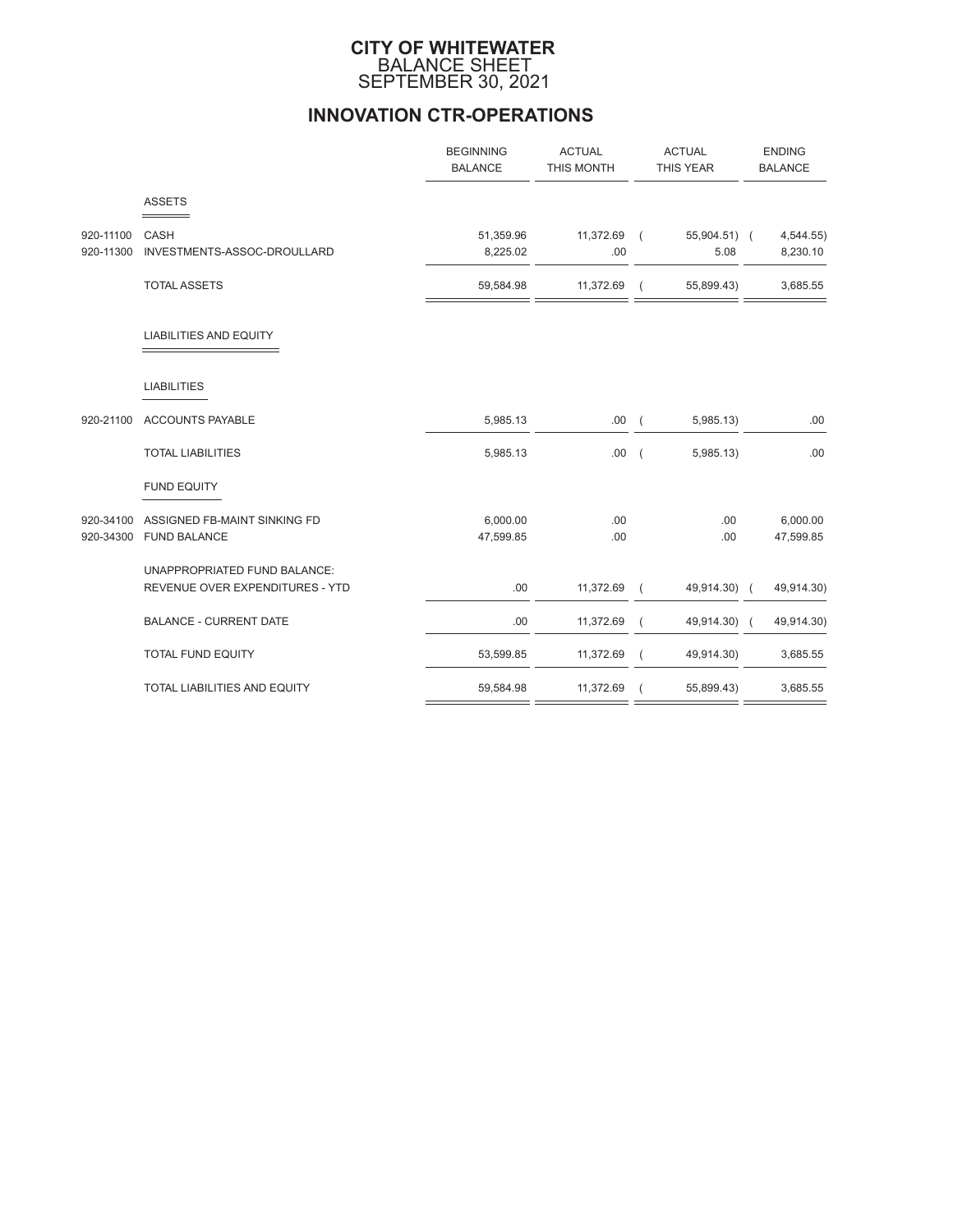### CITY OF WHITEWATER REVENUES WITH COMPARISON TO BUDGET FOR THE 9 MONTHS ENDING SEPTEMBER 30, 2021

## INNOVATION CTR-OPERATIONS

|              |                                       | <b>PERIOD</b><br><b>ACTUAL</b> | <b>YTD ACTUAL</b> | <b>BUDGET</b><br><b>AMOUNT</b> | VARIANCE       |           | % OF<br><b>BUDGET</b> |
|--------------|---------------------------------------|--------------------------------|-------------------|--------------------------------|----------------|-----------|-----------------------|
|              |                                       |                                |                   |                                |                |           |                       |
|              | MISCELLANEOUS REVENUE                 |                                |                   |                                |                |           |                       |
| 920-48410-56 | INT. INCOME--DROULLARD MEM            | .00                            | 5.08              | 56.00                          |                | 50.92     | 9.1                   |
| 920-48620-56 | <b>FACILITY RENTAL REVENUE</b>        | .00                            | 700.00            | 600.00                         | $\overline{ }$ | 100.00)   | 116.7                 |
| 920-48622-56 | <b>RENT-ADVASEC INC</b>               | 175.00                         | 350.00            | .00.                           | $\overline{ }$ | 350.00)   | .0                    |
| 920-48625-56 | RENT-SAFEPRO TECH                     | 100.00                         | 900.00            | .00                            | $\overline{ }$ | 900.00)   | $0.5\,$               |
| 920-48629-56 | RENT-REALITYBLU                       | 175.00                         | 1,575.00          | 2,100.00                       |                | 525.00    | 75.0                  |
| 920-48631-56 | RENT-CESA#2                           | 7,250.00                       | 65,000.00         | 86,750.00                      |                | 21,750.00 | 74.9                  |
| 920-48632-56 | <b>RENT-JEDI</b>                      | 944.00                         | 8,496.00          | 11,500.00                      |                | 3,004.00  | 73.9                  |
| 920-48633-56 | RENT-BLACKTHORNE CAPITAL LLC          | 1,945.00                       | 17,505.00         | 23,340.00                      |                | 5,835.00  | 75.0                  |
| 920-48636-56 | <b>RENT-I-BUTTON</b>                  | 3,725.00                       | 33,525.00         | 30,000.00                      |                | 3,525.00  | 111.8                 |
| 920-48639-56 | <b>RENT-MEEPER</b>                    | 150.00                         | 1,350.00          | 1,800.00                       |                | 450.00    | 75.0                  |
| 920-48640-56 | <b>RENT-REIMER SYSTEMS</b>            | 150.00                         | 1,350.00          | 1,800.00                       |                | 450.00    | 75.0                  |
| 920-48644-56 | <b>RENT-EXTENDED CARE</b>             | .00                            | .00               | 1,800.00                       |                | 1,800.00  | $.0$                  |
| 920-48646-56 | RENT-CROWDS.IO-UWW                    | 150.00                         | 1,350.00          | 1,800.00                       |                | 450.00    | 75.0                  |
| 920-48649-56 | <b>RENT-DE GRAFF &amp; ASSOCIATES</b> | 150.00                         | 1,350.00          | 1,800.00                       |                | 450.00    | 75.0                  |
| 920-48653-56 | RENT-SCANALYTICS                      | 150.00                         | 1,350.00          | 1,800.00                       |                | 450.00    | 75.0                  |
| 920-48654-56 | <b>RENT- FINE FOOD CULTURE</b>        | 100.00                         | 200.00            | 1,200.00                       |                | 1,000.00  | 16.7                  |
| 920-48655-56 | <b>RENT- EARL T HUMPHREY</b>          | .00                            | .00               | 1,200.00                       |                | 1,200.00  | $.0\,$                |
| 920-48661-56 | RENT-BLUE LINE BATTERIES              | 825.00                         | 7,425.00          | 9,900.00                       |                | 2,475.00  | 75.0                  |
| 920-48666-56 | <b>RENT-MINERAL ARMOR</b>             | 150.00                         | 1,350.00          | 1,800.00                       |                | 450.00    | 75.0                  |
| 920-48672-56 | <b>RENT-IRON FORGE DEVEL LLC</b>      | 150.00                         | 1,350.00          | 1,800.00                       |                | 450.00    | 75.0                  |
| 920-48673-56 | <b>RENT-KREATIVE SOLUTIONS</b>        | 150.00                         | 1,350.00          | 1,800.00                       |                | 450.00    | 75.0                  |
| 920-48676-56 | <b>RENT-VARSITY IMAGE</b>             | .00                            | 450.00            | 1,800.00                       |                | 1,350.00  | 25.0                  |
| 920-48677-56 | RENT-ROOFMARKETPLACE                  | 150.00                         | 1,350.00          | 1,800.00                       |                | 450.00    | 75.0                  |
| 920-48678-56 | RENT-WINNING WAYS TRAINING            | .00                            | 600.00            | .00                            | $\sqrt{ }$     | 600.00)   | .0                    |
| 920-48680-56 | <b>RENT-NYLEN &amp; PARTNERS</b>      | 150.00                         | 1,350.00          | 1,800.00                       |                | 450.00    | 75.0                  |
| 920-48681-56 | <b>RENT-SAFEPRO TECH</b>              | .00                            | .00               | 1,200.00                       |                | 1,200.00  | .0                    |
| 920-48682-56 | RENT-ALPHA PROGRAMMERS                | 175.00                         | 1,575.00          | 2,100.00                       |                | 525.00    | 75.0                  |
| 920-48683-56 | RENT-PAQUETTE CENTER                  | 2,790.00                       | 25,110.00         | 33,480.00                      |                | 8,370.00  | 75.0                  |
|              | TOTAL MISCELLANEOUS REVENUE           | 19,704.00                      | 176,916.08        | 225,026.00                     |                | 48,109.92 | 78.6                  |
|              | OTHER FINANCING SOURCES               |                                |                   |                                |                |           |                       |
| 920-49300-56 | <b>FUND BALANCE APPLIED</b>           | .00                            | .00               | 200.00                         |                | 200.00    | .0                    |
|              | TOTAL OTHER FINANCING SOURCES         | .00                            | .00               | 200.00                         |                | 200.00    | $0.$                  |
|              | <b>TOTAL FUND REVENUE</b>             | 19,704.00                      | 176,916.08        | 225,226.00                     |                | 48,309.92 | 78.6                  |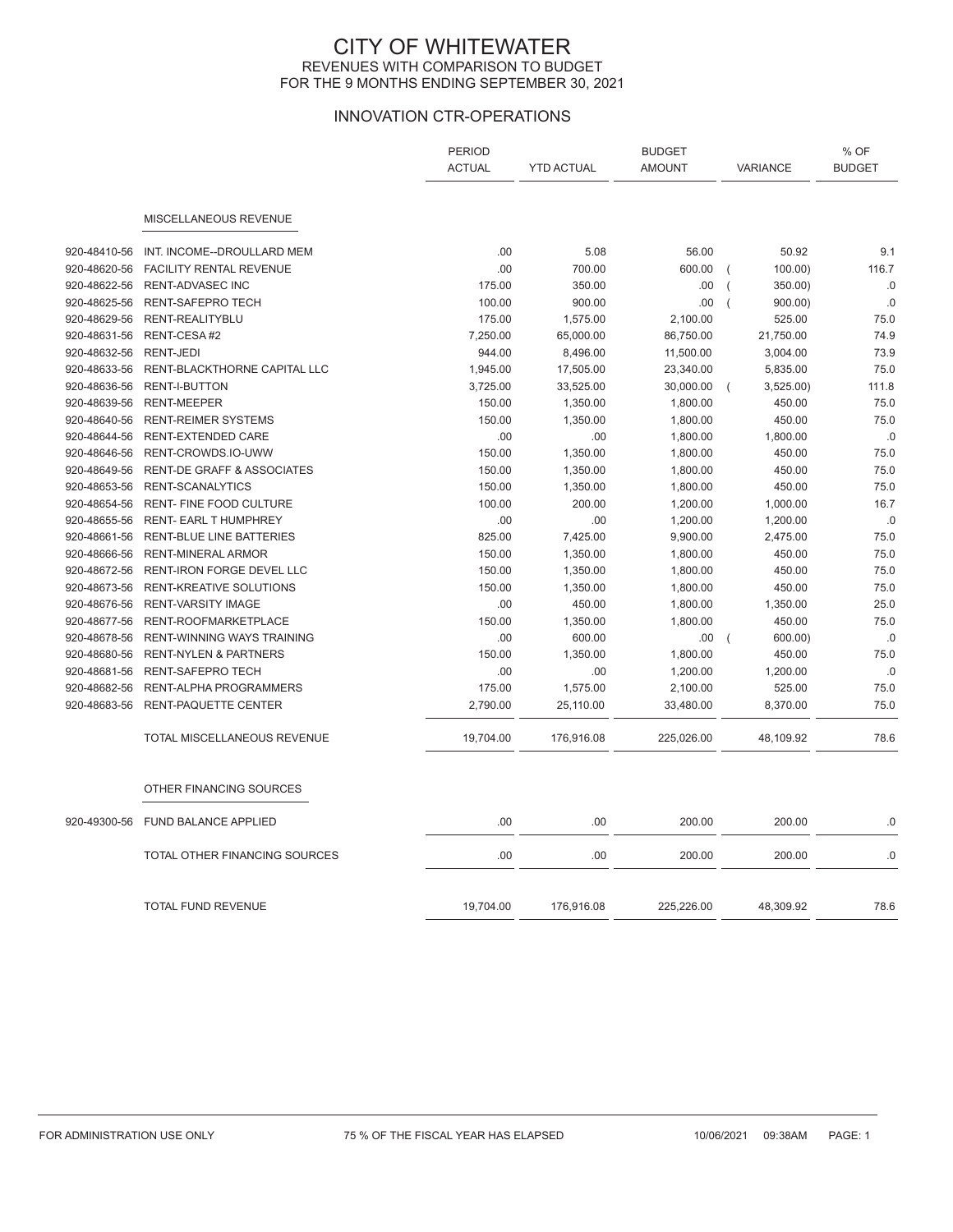### CITY OF WHITEWATER EXPENDITURES WITH COMPARISON TO BUDGET FOR THE 9 MONTHS ENDING SEPTEMBER 30, 2021

## INNOVATION CTR-OPERATIONS

|               |                                     | PERIOD ACTUAL | <b>YTD ACTUAL</b> | <b>BUDGET AMOUNT</b> | VARIANCE    | % OF BUDGET |
|---------------|-------------------------------------|---------------|-------------------|----------------------|-------------|-------------|
|               | <b>INNOVATION CENTER</b>            |               |                   |                      |             |             |
| 920-56500-215 | PROFESSIONAL SERVICES               | .00           | .00               | 600.00               | 600.00      | .0          |
| 920-56500-221 | UTILITIES-CITY-H2O/SEWER/STORM      | 501.94        | 3,801.81          | 6,800.00             | 2,998.19    | 55.9        |
| 920-56500-222 | <b>ELECTRIC UTILITIES</b>           | 4,592.03      | 41,582.96         | 62,000.00            | 20,417.04   | 67.1        |
| 920-56500-225 | TELECOM/INTERNET/COMMUNICATION      | 224.80        | 1,574.01          | 2,700.00             | 1,125.99    | 58.3        |
| 920-56500-226 | <b>MEDIA-MONTHLY</b>                | 88.99         | 606.92            | 360.00               | 246.92)     | 168.6       |
| 920-56500-243 | CONTRACT-PREVENTIVE MAINT           | .00           | 3,254.20          | 5,000.00             | 1,745.80    | 65.1        |
| 920-56500-245 | <b>BUILDING MAINTENANCE</b>         | 64.50         | 2,928.83          | 10,000.00            | 7,071.17    | 29.3        |
| 920-56500-246 | <b>JANITORIAL SERVICES</b>          | 1,499.00      | 12,138.78         | 18,000.00            | 5,861.22    | 67.4        |
| 920-56500-250 | <b>BLDG MAINT SUPPLIES</b>          | 166.20        | 2,601.26          | 9,100.00             | 6,498.74    | 28.6        |
| 920-56500-294 | <b>GROUNDS MAINTENANCE/SNOW/ICE</b> | 640.00        | 7,040.00          | 11,316.00            | 4,276.00    | 62.2        |
| 920-56500-310 | OFFICE & OPERATING SUPPLIES         | 83.85         | 768.33            | 1,200.00             | 431.67      | 64.0        |
| 920-56500-311 | <b>POSTAGE</b>                      | .00           | .00               | 150.00               | 150.00      | .0          |
| 920-56500-323 | <b>MARKETING EXPENSES</b>           | 460.00        | 6,870.90          | 5,000.00             | 1,870.90)   | 137.4       |
| 920-56500-341 | <b>MISC EXPENSE</b>                 | 10.00         | 110.00            | 500.00               | 390.00      | 22.0        |
| 920-56500-650 | TRANSFER-PILOT-TID#4                | .00           | .00               | 92,500.00            | 92,500.00   | .0          |
| 920-56500-820 | <b>CAPITAL OUTLAY/REPAIR</b>        | .00           | 143,552.38        | .00                  | 143,552.38) | .0          |
|               | <b>TOTAL INNOVATION CENTER</b>      | 8,331.31      | 226,830.38        | 225,226.00           | 1,604.38    | 100.7       |
|               | <b>TOTAL FUND EXPENDITURES</b>      | 8,331.31      | 226,830.38        | 225,226.00           | 1,604.38    | 100.7       |
|               | NET REVENUE OVER EXPENDITURES       | 11,372.69     | 49,914.30)        | .00                  | 49,914.30   | .0          |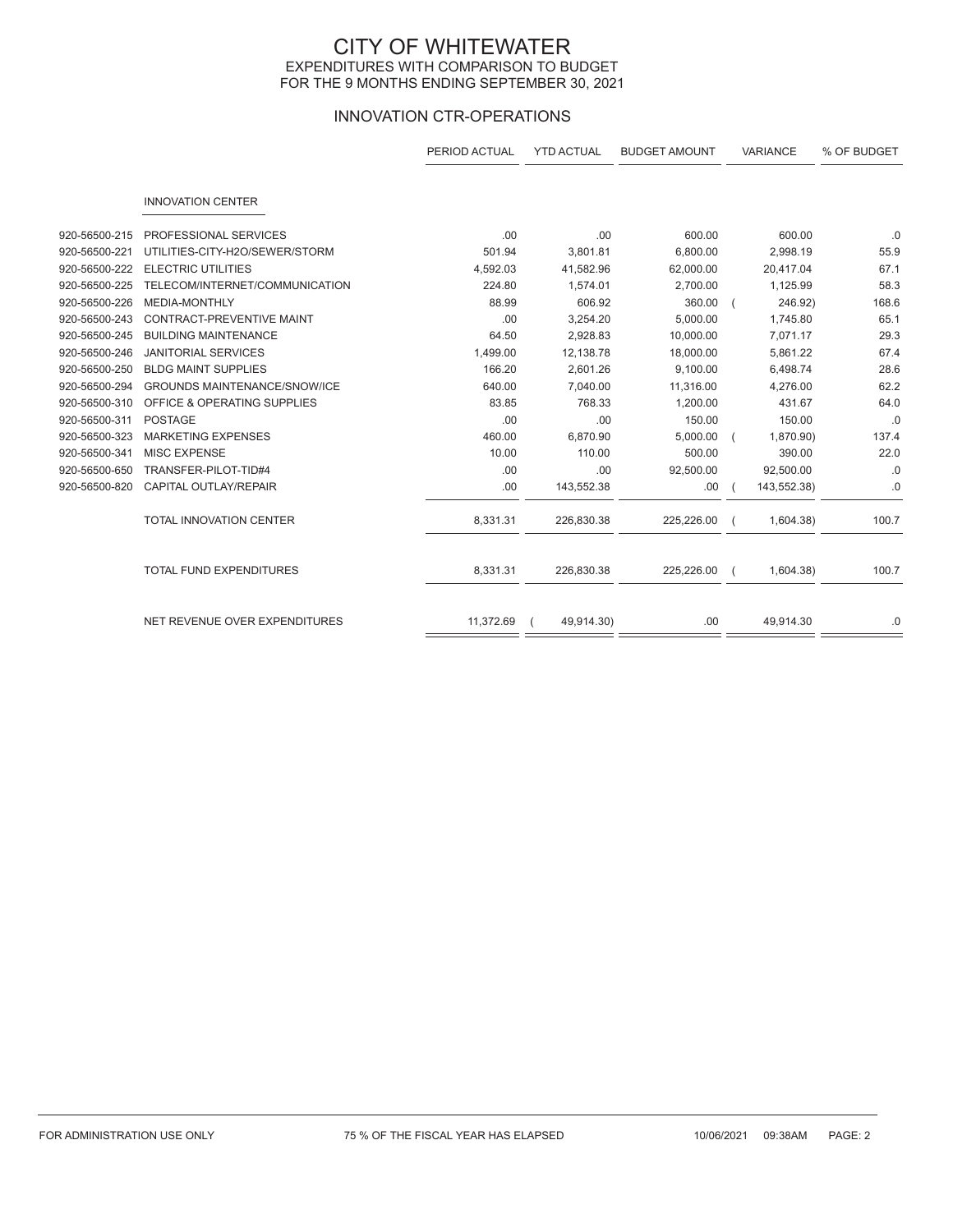

## Director's Summary Report

October 2021 Whitewater University Technology Park Innovation Center 1221 Innovation Drive, Whitewater, WI 53190

#### Summary

- The Innovation Center currently serves 23 companies, UWW Launch Pad, Collegiate Entrepreneurs Organization, ENACTUS, and UWW Software Development Center.
- Notable Items
	- o Walworth County Executive Law Enforcemnet Association meeting held at Innmovation Center.
	- o Evaluated relationship with Bird Scooters.
	- o Optomist Club tour through Innovation Center.
	- o Held Founders Forum meeting with 12 in attendance including two students.
	- o Preesented Tech Park/Innovation Center update to Greater Whiitewater Committee.
	- o Added Affiliate Company Heatherlyn Assisted Living.
	- o Met with US Forest Service Representatives.
	- o Toured Alumni John Gent, Jr. (MBA `84) through Innovation Center.
	- o Working through some business fraud issues. Companies are using Innovation Center address for fraudulent activities.
- IC Facilities / Operations
	- o No major issues
- Significant documents and dates.
	- o Budget process timeline
		- April 2022; 2023 budget presented to WUTP Board for review and comment.
		- June 2022; 2023 final budget review and WUTP Board approval.
		- August 2022; 2023 Budget review and submittal to City of Whitewater.
	- o PILOT Payment
		- The PILOT amount will be \$92,500 for each budget year payable during the allowable payment period of TIF #4. – CDA MOU Article II Par. 2.12.
	- o Governing documents, and respective dates:
		- City/CDA and WUTP MOU Reviewed and approved April 2020 Board Meeting. Term valid through February 28, 2023.
		- **UWW and WUTP MOU Reviewed and approved April 2020 Board Meeting.** Term valid through February 28, 2023.
		- By-Laws Reviewed and approved Sept. 28, 2016.
		- 501 (c) (3) Status granted September 5, 2014.

Respectfully submitted,

*Mark Johnson*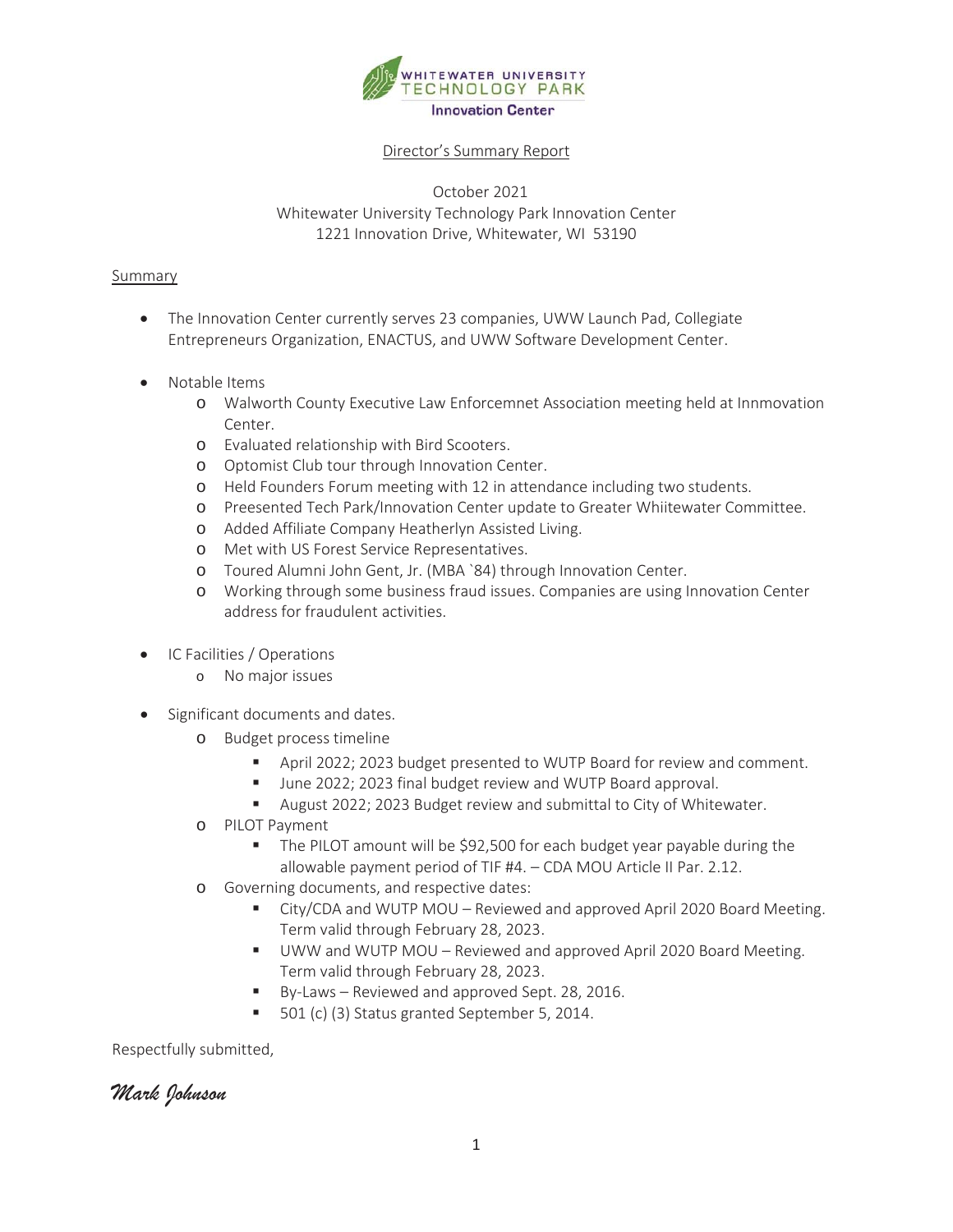

# October 2021 - Tenants & Occupancy Report

# *Innovation Center Clients & Occupancy*

| Total square footage of the Innovation Center is                                                      | <b>Innovation Center = <math>37,500</math></b> |                | % of Total Space % Leased |           |
|-------------------------------------------------------------------------------------------------------|------------------------------------------------|----------------|---------------------------|-----------|
| approximately 37,500 sq. ft.                                                                          | Leased<br>Available                            | 17,894<br>250  | 48%                       | 99%<br>1% |
| 17,894 sq. ft. (48%) is available for lease to anchor<br>tenants and incubating companies. Shared and | Shared<br><b>University</b>                    | 4.652<br>1,875 | 12%<br>5%                 |           |
| mechanical space consumes 17,481 sq. ft. (46%),<br>and the University utilizes 1,875 sq. ft. (5%).    | Utility                                        | 12,829         | 34%                       |           |

| <b>Floor</b> | Room#                   | Occupant                      | Leased | <b>Available</b> | <b>Shared</b> | <b>University</b> | <b>Utility</b> |
|--------------|-------------------------|-------------------------------|--------|------------------|---------------|-------------------|----------------|
|              | 105                     | Conference Room               |        |                  | 1,863         |                   |                |
|              | 110                     | Lounge/Lactation Room         |        |                  | 135           |                   |                |
|              | 116                     | CESA 2 (Library)              | 1,349  |                  |               |                   |                |
|              | <b>118 Lab</b>          | <b>UWW</b>                    |        |                  |               | 280               |                |
|              | 118                     | <b>UWW</b>                    |        |                  |               | 495               |                |
|              | 120                     | <b>UWW LaunchPad</b>          |        |                  |               | 550               |                |
| 1st          | 122                     | UWW Software Dev. Ctr.        |        |                  |               | 550               |                |
|              | 124                     | <b>Blue Line Battery</b>      | 550    |                  |               |                   |                |
|              | 127                     | Conference Room               |        |                  | 100           |                   |                |
|              | 117, 119, 121, 123, 125 | iButton Link                  | 4,023  |                  |               |                   |                |
|              | 111, 115                | CESA <sub>2</sub>             | 2,264  |                  |               |                   |                |
|              |                         | Atrium/Kitchen                |        |                  | 1,811         |                   |                |
|              |                         | Mail                          |        |                  | 146           |                   |                |
| 2nd          | 202                     | <b>Droullard Conf. Room</b>   |        |                  | 220           |                   |                |
|              | 203                     | Director's Office             |        |                  | 180           |                   |                |
|              | 211                     | CESA 2 (Offices)              | 2,782  |                  |               |                   |                |
|              | 212                     | CESA 2 (Kitchen)              | 250    |                  |               |                   |                |
|              | 214                     | CESA <sub>2</sub>             | 511    |                  |               |                   |                |
|              | 216                     | <b>US Forest service</b>      | 563    |                  |               |                   |                |
|              | 219                     | <b>JEDI</b>                   | 780    |                  |               |                   |                |
|              | 221, 222, 224, 226      | Pauquette                     | 2,411  |                  |               |                   |                |
|              | 223                     | Blackthorne                   | 780    |                  |               |                   |                |
|              | 225                     | Blackthorne                   | 776    |                  |               |                   |                |
|              | 229                     | 2nd Floor Conf. Rm.           |        |                  | 197           |                   |                |
|              | $218 - 1$               | <b>Competing Values</b>       | 92     |                  |               |                   |                |
|              | $218 - 2$               | <b>Riemer Systems</b>         | 92     |                  |               |                   |                |
|              | $218-3$                 | <b>Agent Plus Solution</b>    | 92     |                  |               |                   |                |
|              | $218 - 4$               | Kreative-Solutions            | 92     |                  |               |                   |                |
|              | 218-5                   | Nylen & Partners, LLC         | 92     |                  |               |                   |                |
|              | $218 - 6$               | <b>Cubicle Available</b>      |        | 92               |               |                   |                |
|              | $220 - 1$               | Iron Forge                    | 79     |                  |               |                   |                |
|              | $220 - 2$               | Meeper Technologies           | 79     |                  |               |                   |                |
|              | $220-3$                 | Alpha Programmers             | 79     |                  |               |                   |                |
|              | $220 - 4$               | Advasec, Inc.                 | 79     |                  |               |                   |                |
|              | $220 - 5$               | <b>Cubicle Available</b>      |        | 79               |               |                   |                |
|              | 220-6                   | Ideawake                      | 79     |                  |               |                   |                |
|              | $220 - 7$               | <b>Cubicle Available</b>      |        | 79               |               |                   |                |
|              |                         | Other facility space based on |        |                  |               |                   |                |
|              |                         | 37,500 total sq.ft.           |        |                  |               |                   |                |
| 1&2          |                         | [Restrooms, halls, stairs,    |        |                  |               |                   |                |
|              |                         | mechanicals, etc.]            |        |                  |               |                   | 12,829         |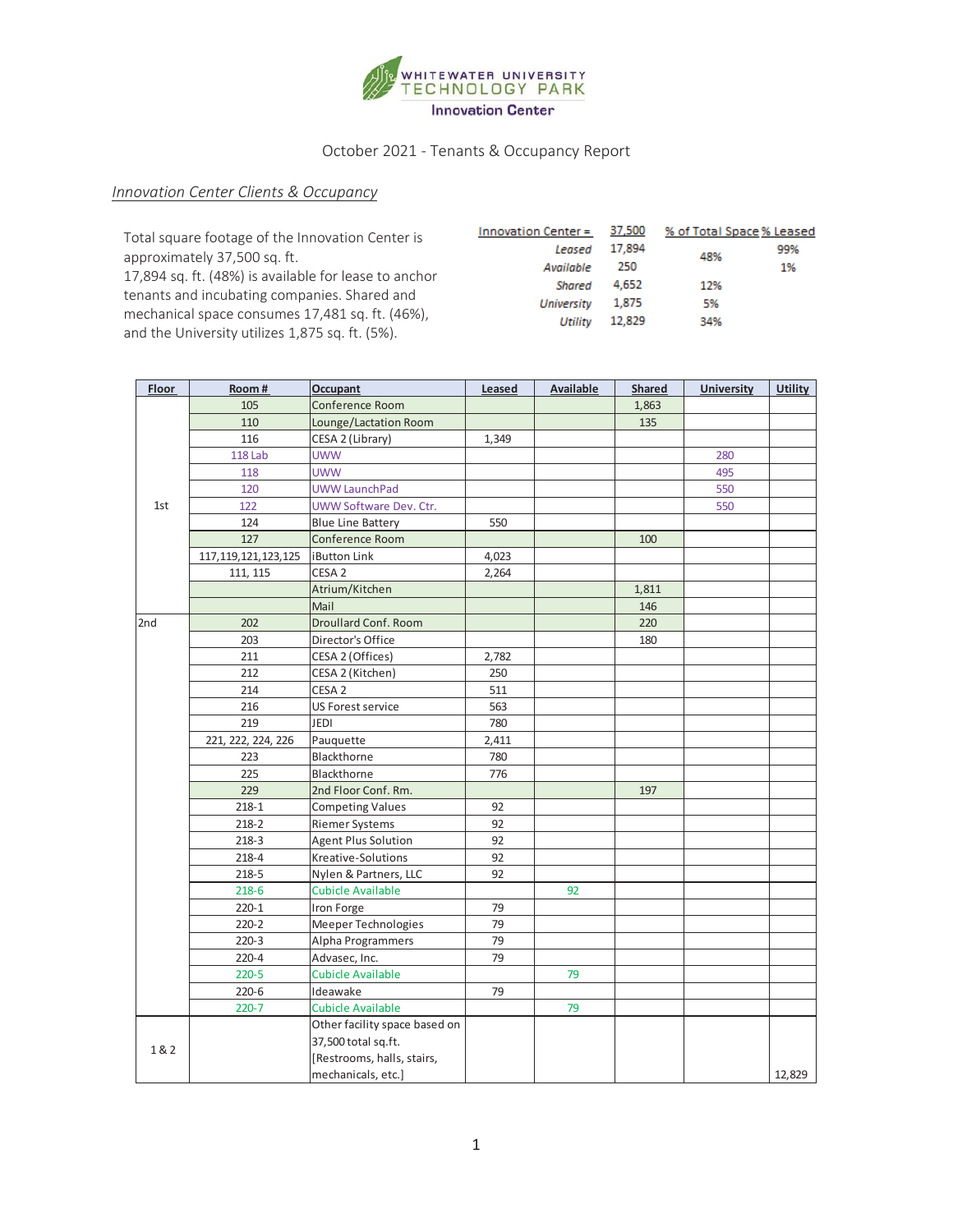

| <b>Todays Date</b>         |                                                 | 10/22/2021 |               |            |                |           |  |  |  |  |  |  |
|----------------------------|-------------------------------------------------|------------|---------------|------------|----------------|-----------|--|--|--|--|--|--|
|                            | WHITEWATER UNIVERSITY<br><b>TECHNOLOGY PARK</b> |            |               |            |                |           |  |  |  |  |  |  |
| Tenant                     | <b>Status</b>                                   | Suite      | Lease Term    | Duration   | <b>Months</b>  |           |  |  |  |  |  |  |
|                            |                                                 |            | <b>Begins</b> | Ends       |                | Remaining |  |  |  |  |  |  |
| CESA <sub>#2</sub>         | ٠                                               | 205        | 2/1/2021      | 1/31/2031  | 10             | 111.39    |  |  |  |  |  |  |
| Jedi                       |                                                 | 219        | 7/1/2020      | 6/30/2023  | 3              | 20.25     |  |  |  |  |  |  |
| <b>iButton Link</b>        |                                                 | 117        | 1/1/2020      | 12/31/2024 | 5              | 38.33     |  |  |  |  |  |  |
| <b>Blue Line Battery</b>   |                                                 | 124        | 11/1/2021     | 10/31/2022 | $\mathbf{1}$   | 12.30     |  |  |  |  |  |  |
| Blackthorne                |                                                 | 223        | 4/1/2021      | 3/31/2022  | $\mathbf{1}$   | 5.26      |  |  |  |  |  |  |
| Competing Values, LLC      |                                                 | $218 - 1$  | 1/1/2020      | 12/31/2021 | $\mathbf{1}$   | 2.30      |  |  |  |  |  |  |
| <b>Riemer Systems</b>      |                                                 | $218 - 2$  | 1/1/2020      | 12/31/2021 | 1              | 2.30      |  |  |  |  |  |  |
| AGgent Plus Solutions, LLC |                                                 | $218-3$    | 11/1/2021     | 10/31/2022 | $\mathbf{1}$   | 12.30     |  |  |  |  |  |  |
| <b>Kreative Solutions</b>  |                                                 | $218 - 4$  | 1/1/2020      | 12/31/2021 | 1              | 2.30      |  |  |  |  |  |  |
| Vacant                     | $\bullet$                                       | $218 - 5$  |               |            | $\mathbf{1}$   |           |  |  |  |  |  |  |
| Nylen & Partners LLC       |                                                 | 218-6      | 3/1/2021      | 2/28/2022  | $\mathbf{1}$   | 4.24      |  |  |  |  |  |  |
| Ideawake                   |                                                 | $220 - 1$  | 7/1/2021      | 6/30/2022  | $\mathbf{1}$   | 8.25      |  |  |  |  |  |  |
| Vacant                     | 8                                               | $220 - 2$  |               |            | 1              |           |  |  |  |  |  |  |
| Alpha Programmers          |                                                 | $220-3$    | 11/1/2019     | 10/31/2021 | 1              | 0.30      |  |  |  |  |  |  |
| Iron Forge Technologies    |                                                 | $220 - 4$  | 4/1/2021      | 3/31/2022  | 1              | 5.26      |  |  |  |  |  |  |
| Meeper Technologies        |                                                 | $220 - 5$  | 9/1/2021      | 8/31/2022  | 1              | 10.29     |  |  |  |  |  |  |
| Advasec, Inc.              |                                                 | $220-6$    | 8/1/2021      | 7/30/2022  | $\mathbf{1}$   | 9.24      |  |  |  |  |  |  |
|                            |                                                 | 221        |               |            |                |           |  |  |  |  |  |  |
|                            | $\bullet$                                       | 222        | 1/1/2021      | 12/31/2027 | $\overline{7}$ | 74.33     |  |  |  |  |  |  |
| Pauquette Center           |                                                 | 224        |               |            |                |           |  |  |  |  |  |  |
|                            |                                                 | 226        |               |            |                |           |  |  |  |  |  |  |

Respectfully submitted,

*Mark Johnson*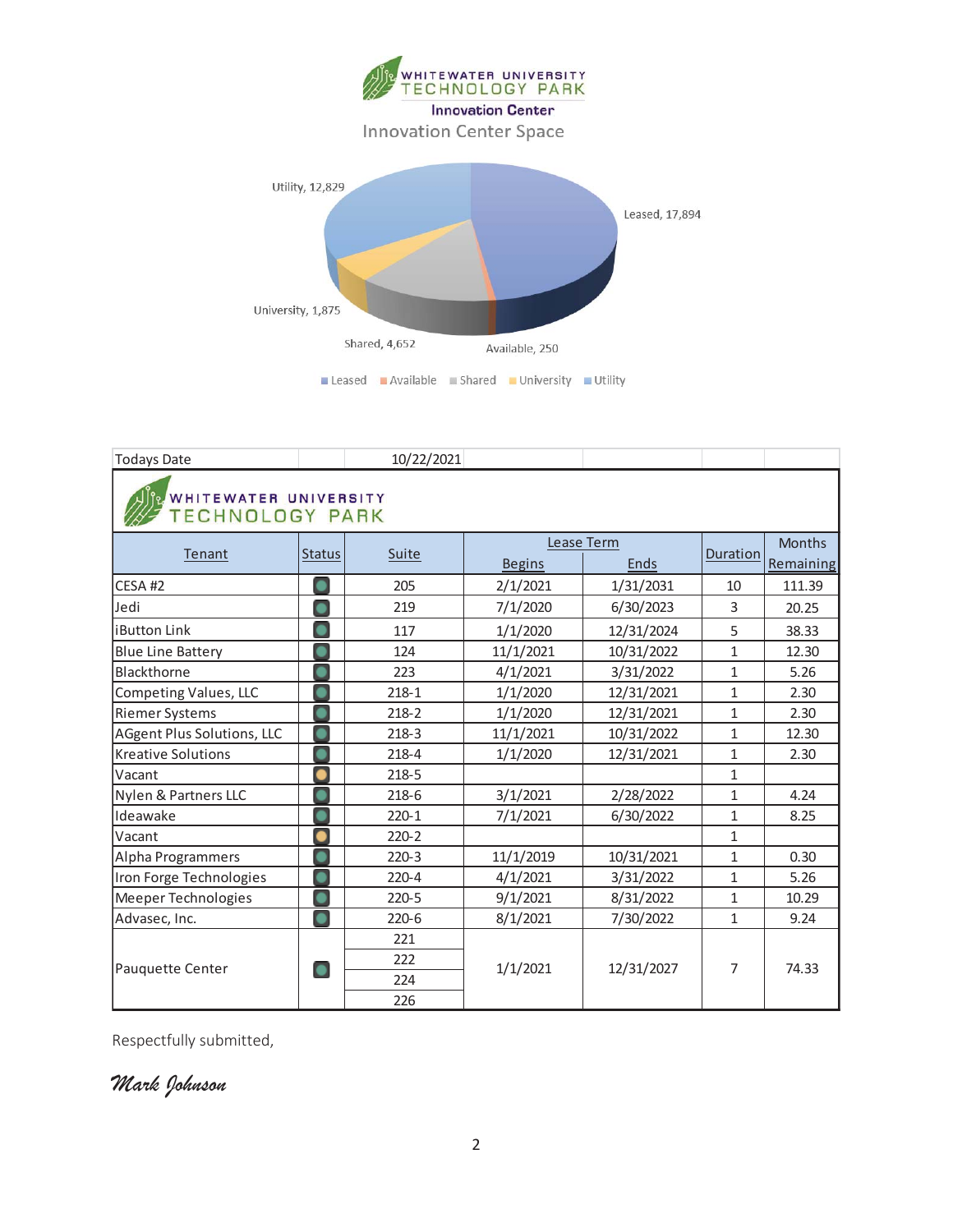

# e a sponsible: Mark<br>2022 Budget 19 pt Support Steve Innovation Center Operations-Fund 920 **1st Reviewer: Steve** REVENUES & EXPENSES

19 pt Support Steve

2nd Reviewer: Karen Data Tab Pivot!A1

| <b>REVENUES</b>              |                                                       |                          |                          |                       |                       |                  |                        |                       |                       |                      |               |
|------------------------------|-------------------------------------------------------|--------------------------|--------------------------|-----------------------|-----------------------|------------------|------------------------|-----------------------|-----------------------|----------------------|---------------|
|                              | <b>DESCRIPTION</b>                                    | 2018<br><b>ACTUAL</b>    | 2019<br><b>ACTUAL</b>    | 2020<br><b>ACTUAL</b> | 2021<br><b>BUDGET</b> | 2021<br>YTD-SEPT | 2021<br><b>ACT-EST</b> | 2022<br><b>BUDGET</b> | 2023<br><b>BUDGET</b> | Change<br>'20/21 Bud | $\frac{0}{0}$ |
|                              | <b>MISCELLANEOUS REVENUES</b>                         |                          |                          |                       |                       |                  |                        |                       |                       |                      |               |
| 920-48410-56                 | INT. INCOME--DROULLARD MEM                            | 140                      | 181                      | 44                    | 56                    | 5                | $\overline{7}$         | 56                    | 56                    | 0                    | 0.0%          |
| 920-48500-56                 | DONATIONS-BENEVITY IMPACT FD                          |                          | 25                       |                       |                       |                  |                        |                       |                       | $\Omega$             |               |
| 920-48510-56                 | DONATIONS-DROULLARD MEN                               | 11,500                   |                          |                       |                       |                  |                        |                       |                       | $\Omega$             |               |
| 920-48530-56                 | WE PAY-PROGRAMS & EVENTS                              |                          |                          |                       |                       |                  |                        |                       |                       |                      |               |
| 920-48600-56                 | MISC INCOME<br>AFFILIATE FEE-RED HIVE HONEY           |                          |                          |                       |                       |                  |                        |                       |                       | U                    |               |
| 920-48605-56<br>920-48615.56 | VIRTUAL CLIENT-MONTHLY FEE                            |                          |                          |                       |                       |                  |                        |                       |                       | 0                    |               |
| 920-48620-56                 | FACILITY RENTAL REVENUE                               | 975                      | 1,081                    |                       | 600                   | 700              | 933                    |                       |                       | (600)                | $(100.0\%)$   |
| 920-48621-56                 | <b>RENT - FUTURE CLIENTS</b>                          |                          |                          |                       |                       |                  |                        |                       |                       | 0                    |               |
| 920-48627-56                 | RENT-REPLIPART LLC                                    | 1,800                    | 600                      |                       |                       |                  |                        |                       |                       | 0                    |               |
| 920-48629-56                 | RENT-REALITYBLU<br><b>RENT-TESCH GLOBAL</b>           | 1,200                    | 3,600                    | 875<br>3,000          | 2,100                 | 1,400            | 1,867                  |                       |                       | (2,100)<br>0         | $(100.0\%)$   |
| 920-48630-56<br>920-48631-56 | RENT-CESA #2                                          | 84,000                   | 84,000                   | 84,000                | 86,750                | 57,750           | 77,000                 | 87,000                | 87,000                | 250                  | 0.3%          |
| 920-48632-56                 | RENT-JEDI                                             | 12,272                   | 11,328                   | 11,328                | 11,500                | 7,552            | 10,069                 | 11,500                | 11,500                | 0                    | 0.0%          |
| 920-48633-56                 | RENT-BLACKTHORNE CAPITAL LLC                          | 34,680                   | 27,120                   | 23,340                | 23,340                | 17,505           | 23,340                 | 23,340                | 23,340                | 0                    | 0.0%          |
| 920-48635-56                 | Rent - Advasec                                        |                          |                          |                       |                       |                  |                        | 2,100                 | 2,100                 | 2,100                |               |
| 920-48636-56                 | RENT-I-BUTTON                                         | 41,975                   | 42,898                   | 44,700                | 30,000                | 29,800           | 39,733                 | 44,700                | 44,700                | 14,700               | 49.0%         |
| 920-48639-56                 | <b>RENT-MEEPER</b>                                    | 1,200                    | 1,400                    | 1,800                 | 1,800                 | 1,200            | 1,600                  | 1,800                 | 1,800                 | 0                    | 0.0%          |
| 920-48640-56                 | <b>RENT-REIMER SYSTEMS</b>                            | 1,800                    | 1,800                    | 1,800                 | 1,800                 | 1,200            | 1,600                  | 1,800                 | 1,800                 | $\mathbf 0$          | 0.0%          |
| 920-48641-56                 | RENT-BIO-CHAR                                         | 900                      |                          |                       |                       |                  |                        |                       |                       | 0                    |               |
| 920-48642-56                 | RENT-RECREATIONAL RENTALZ                             | 1,200                    | 1,732                    |                       |                       |                  |                        |                       |                       | 0                    |               |
| 920-48643-56                 | RENT-SLIPSTREAM-UWW                                   | 1,800                    |                          |                       |                       |                  |                        |                       |                       | $\Omega$             |               |
| 920-48644-56                 | RENT-EXTENDED CARE                                    | 1,800                    | 1,800                    | 1,200                 | 1,800                 |                  |                        |                       |                       | (1,800)              | (100.0%)      |
| 920-48646-56                 | RENT-CROWDS.IO-UWW                                    | 1,800                    | 1,800                    | 1,800                 | 1,800                 | 1,200            | 1,600                  | 1,800                 | 1,800                 | 0                    | 0.0%          |
| 920-48647-56<br>920-48649-56 | Rent - USFS<br>RENT-DE GRAFF & ASSOCIATES             | 1,800                    | 1,800                    | 1,800                 | 1,800                 | 1,200            | 1,600                  | 8,700<br>1,800        | 8,700<br>1,800        | 8,700<br>0           | 0.0%          |
| 920-48652-56                 | RENT-AZ TECH/GAVITO                                   |                          | 1,800                    | 1,050                 |                       |                  |                        |                       |                       | 0                    |               |
| 920-48653-56                 | RENT-SCANALYTICS                                      | 1,800                    | 1,800                    | 1,800                 | 1,800                 | 1,200            | 1,600                  | 1,800                 | 1,800                 | 0                    | 0.0%          |
| 920-48654-56                 | RENT- FINE FOOD CULTURE                               | 1,200                    | 1,200                    | 1,100                 | 1,200                 | 100              | 133                    |                       |                       | (1,200)              | $(100.0\%)$   |
| 920-48655-56                 | RENT- EARL T HUMPHREY                                 | 1,200                    | 1,200                    | 1,100                 | 1,200                 |                  |                        |                       |                       | (1,200)              | $(100.0\%)$   |
| 920-48656-56                 | RENT- LEXXICON STUDIOS                                |                          |                          |                       |                       |                  |                        |                       |                       | $\Omega$             |               |
| 920-48657-56                 | RENT- ICTECT/PRADEEP JAIN                             |                          |                          |                       |                       |                  |                        |                       |                       | U                    |               |
| 920-48658-56                 | RENT- POLCO/NICK MASTRONARDI                          | 5,400                    |                          |                       |                       |                  |                        |                       |                       | U                    |               |
| 920-48659-56                 | RENT-BLACKLINE CONSULTING                             | 450                      |                          |                       |                       |                  |                        |                       |                       | $\Omega$             |               |
| 920-48660-56                 | RENT-ADVANTAGE MEDIA                                  |                          |                          |                       |                       |                  |                        |                       |                       | $\Omega$             |               |
| 920-48661-56                 | RENT-BLUE LINE BATTERIES                              | 19,800                   | 16,500                   | 9,900                 | 9,900                 | 6,600            | 8,800                  | 9,900                 | 9,900                 | $\mathbf 0$          | 0.0%          |
| 920-48662-56                 | RENT-KALIBER IMAGING                                  | 1,300                    | 400                      |                       |                       |                  |                        |                       |                       | $\Omega$             |               |
| 920-48663-56                 | RENT-ITOPIA SOFTWARE                                  |                          | 450                      | 1,650                 |                       |                  |                        |                       |                       | $\Omega$<br>U        |               |
| 920-48664-56                 | RENT-GENEVA SUPPLY<br>RENT-LAKEHOUSELIFESTYLE.COM     | 1,200                    | 10,320<br>1,200          | 5,160<br>100          |                       |                  |                        |                       |                       | $\Omega$             |               |
| 920-48665-56<br>920-48666-56 | RENT-MINERAL ARMOR                                    |                          |                          | 1,200                 | 1,800                 | 1,200            | 1,600                  | 1,800                 | 1,800                 | $\Omega$             | 0.0%          |
| 920-48667-56                 | <b>RENT-KAPREP RENT</b>                               | 900                      |                          |                       |                       |                  |                        |                       |                       | $\Omega$             |               |
| 920-48668-56                 | RENT-RADOM CORP RENT                                  | 100                      |                          |                       |                       |                  |                        |                       |                       |                      |               |
| 920-48669-56                 | RENT-IBUTTONLINK LAB                                  | 4,500                    | 1,125                    |                       |                       |                  |                        |                       |                       |                      |               |
| 920-48670-56                 | <b>RENT-CLASSMUNITY</b>                               | 1,200                    | 900                      |                       |                       |                  |                        |                       |                       |                      |               |
| 920-48671-56                 | RENT-IDP INTERACTIVE DEGREE                           | 600                      |                          |                       |                       |                  |                        |                       |                       | $\Omega$             |               |
| 920-48672-56                 | RENT-IRON FORGE DEVEL LLC                             | 2,250                    | 1,800                    | 1,800                 | 1,800                 | 1,200            | 1,600                  | 1,800                 | 1,800                 | 0                    | 0.0%          |
| 920-48673-56                 | RENT-KREATIVE SOLUTIONS                               | 1,800                    | 1,800                    | 1,800                 | 1,800                 | 1,200            | 1,600                  | 1,800                 | 1,800                 | 0                    | 0.0%          |
| 920-48674-56                 | RENT-WHITEWATER GROCERY CO                            | 4,950                    | 5,480                    | 1,840                 |                       |                  |                        |                       |                       | 0                    |               |
| 920-48675-56                 | RENT-SCOT INSCORE                                     |                          | 150                      | 1,200                 |                       |                  |                        |                       |                       | 0                    |               |
| 920-48676-56                 | RENT-VARSITY IMAGE                                    |                          | 150                      | 1,800                 | 1,800                 | 450              | 600                    |                       |                       | (1,800)              | $(100.0\%)$   |
| 920-48677-56                 | RENT-ROOFMARKETPLACE                                  |                          |                          | 1,650                 | 1,800                 | 1,200            | 1,600                  | 1,800                 | 1,800                 |                      |               |
| 920-48678-56                 | RENT-WINNING WAYS TRAINING                            |                          |                          | 1,650                 |                       | 600              | 800                    |                       |                       |                      |               |
| 920-48679-56                 | RENT-LONG WALK MEDIA                                  |                          | $\overline{\phantom{a}}$ | 900                   |                       |                  |                        |                       |                       |                      |               |
| 920-48680-56                 | RENT-NYLEN & PARTNERS                                 |                          |                          | 1,650                 | 1,800                 | 1,200            | 1,600                  | 1,800                 | 1,800                 |                      |               |
| 920-48681-56<br>920-48682-56 | RENT-SAFEPRO TECH<br>RENT-ALPHA PROGRAMMERS           |                          |                          | 350                   | 1,200<br>2,100        | 1,400            | 1,867                  | 1,200<br>2,100        | 1,200<br>2,100        |                      |               |
| 920-48683-56                 | RENT-PAQUETTE CENTER                                  |                          |                          |                       | 33,480                | 22,320           | 29,760                 | 33,480                | 33,480                | 0                    | 0.0%          |
|                              | <b>Total Miscellaneous Revenues</b>                   | 250,416                  | 228,640                  | 214,587               | 225,026               | 158,982          | 210,909                | 242,076               | 242,076               | 17,050               | 7.6%          |
|                              | <b>OTHER FINANCING SOURCES</b>                        |                          |                          |                       |                       |                  |                        |                       |                       |                      |               |
| 920-49200-56                 | IN-KIND CITY / INSURANCE                              | 5,618                    | 5,618                    |                       |                       |                  |                        |                       |                       | 0                    |               |
| 920-49202-56                 | IN-KIND CITY / FINANCE/ADMIN                          | 12,756                   | 12,756                   | 12,756                |                       |                  |                        |                       |                       | 0                    |               |
| 920-49205-56                 | IN-KIND CITY / GROUNDS-DPW                            | 12,756<br>12,756         | 12,756<br>12,756         | 12,756<br>12,756      |                       |                  |                        |                       |                       | $\Omega$<br>0        |               |
| 920-49215-56<br>920-49300-56 | IN-KIND CITY / BUILDING MAINT<br>FUND BALANCE APPLIED |                          |                          |                       | 200                   | -                | 148,298                | (9,096)               | (9,296)               | (9,296)              | $(4648.0\%)$  |
| 920-49305-56                 | TRANSFER FROM FUND 100                                | $\overline{\phantom{m}}$ | 27,680                   |                       |                       |                  |                        |                       |                       | 0                    |               |